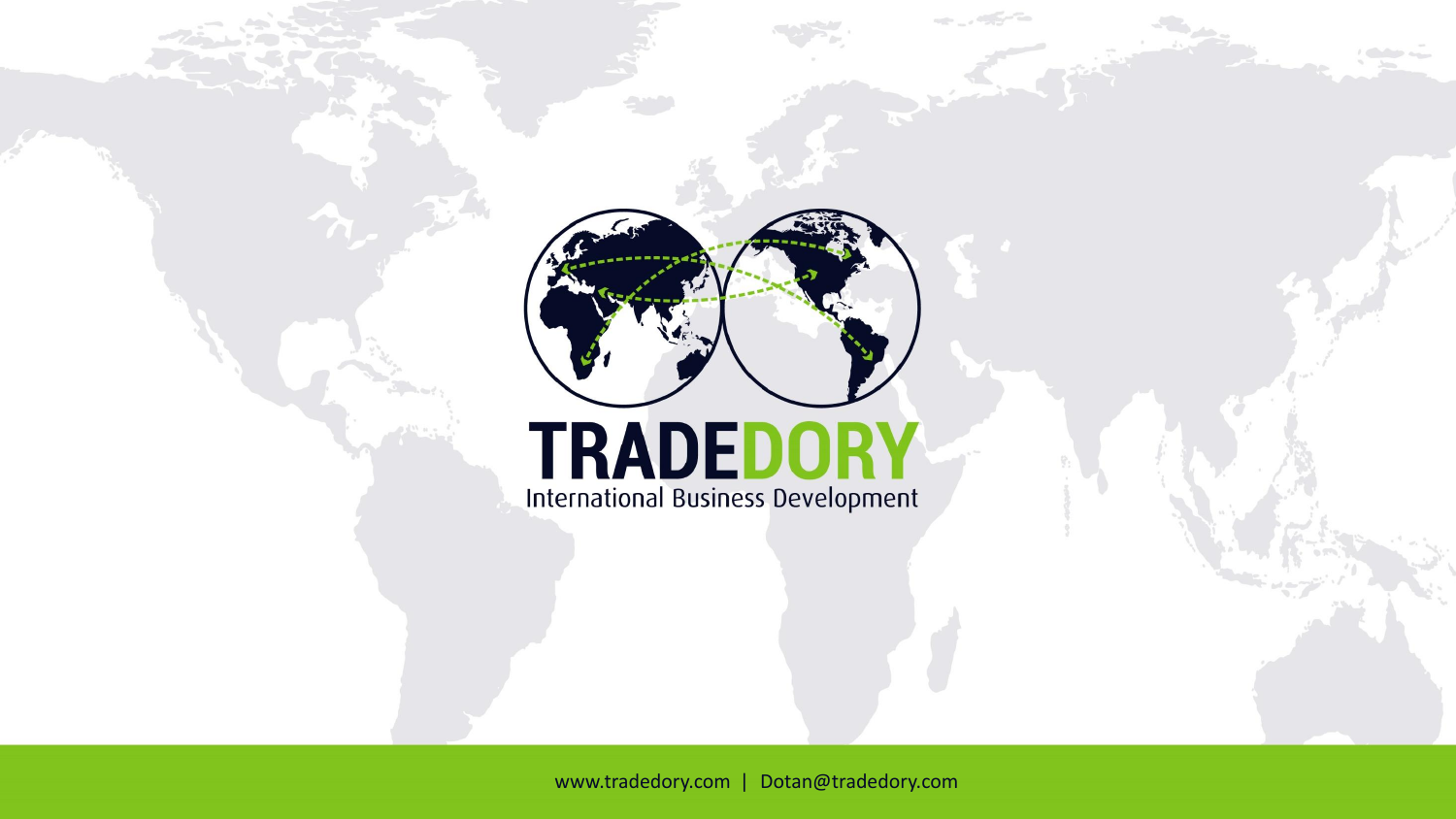# **What we do ?**

# **Our Main Verticals - from Needs to Solutions**

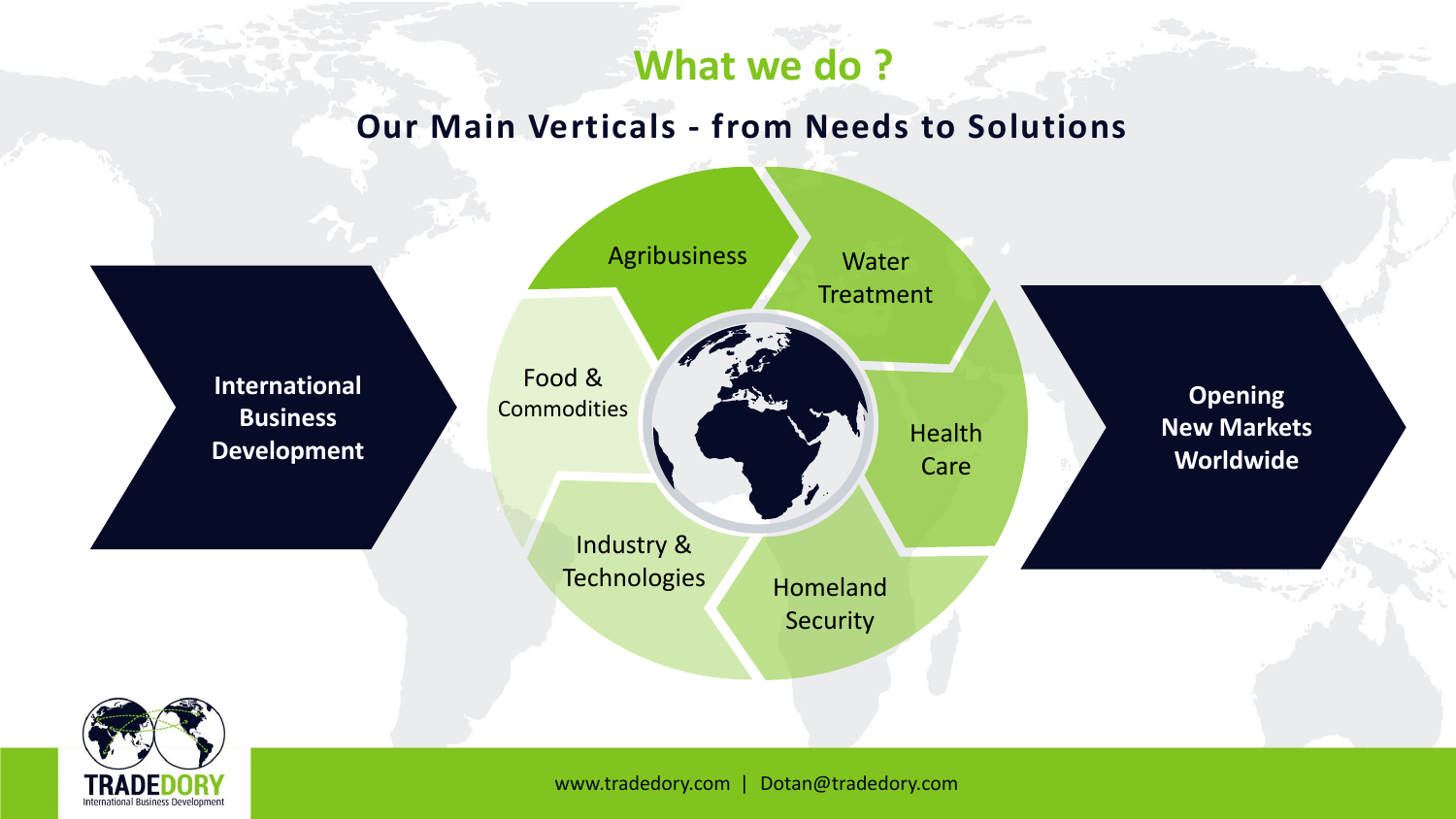# **Trust & Loyalty Business Partners**

**Empathy Long term b**. **relations Personalization Growing together**

## **Solutions Oriented**

**Solving** clients **challengers** Presenting **alternatives in supply chain Out of the box** solutions

# **How we do it ?**

## **Value Proposition**



# **Future Technology Oriented**

**Innovation & agility**  Implementation of **new technologies** based on **AI, ML, IoT , Industry 4.0** etc. **Next New Normal** Reality

# **Eco friendly**

**Green solutions** Energy efficiency **Cost-effective** We are all 1